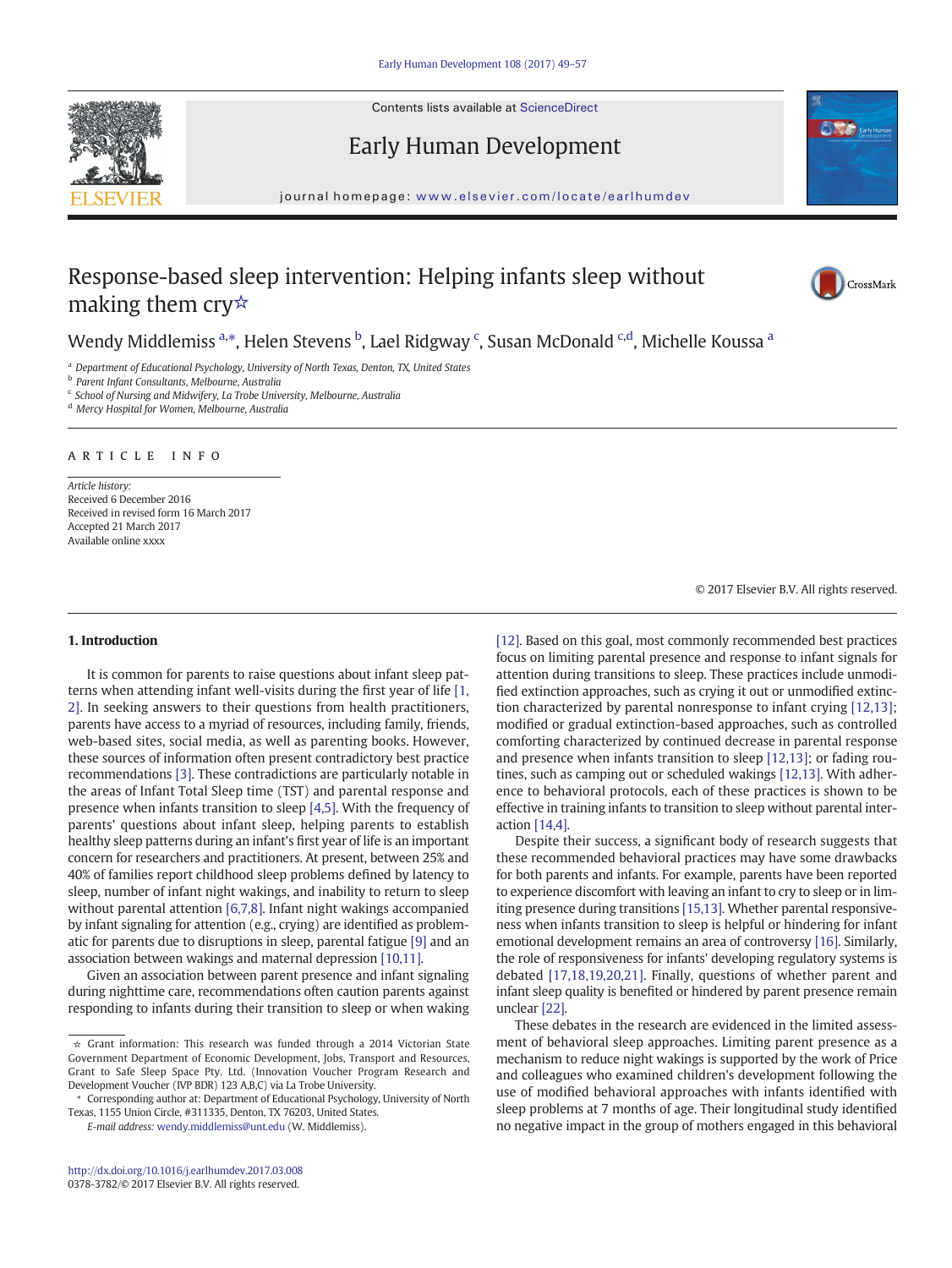sleep program [\[14\].](#page-7-0) Mothers engaging in the sleep program were encouraged also to engage in authoritative parenting practices with their child [\[23\]](#page-7-0). Given that authoritative parenting practices have been strongly linked to healthy child outcomes [\[24\]](#page-7-0), the presence of this recommendation in the program makes it unclear whether child outcomes are related to earlier sleep routines.

In a study examining mother and infant cortisol levels during a sleep training program, participation was associated with cessation of infant crying when transitioning to sleep—supporting the successfulness of this approach to extinguishing infant signaling. Associated with this cessation of crying was a decrease in maternal cortisol levels. However, there was not a corollary decrease in infants' cortisol levels across the residential program [\[25\]](#page-8-0). As this research did not examine cortisol levels around sleep following program completion, the long-term implications of these findings are not known.

#### 1.1. Focusing on responsiveness

To address questions about infant sleep patterns, parent support, care presence, and behavioral modification approaches to increase infant TST and crying, this research examines the role of responsiveness to infants during their transitions to sleep. This research explores whether a response-based sleep intervention increases infant TST without limiting parent presence or use of a behavioral sleep program focused on extinguishing infant crying during sleep.

Overall, responsiveness to infant signals has been established as important to their development and well-being [\[26,27,28\]](#page-8-0). This is evidenced in research examining the role of emotional responsivity in infant development. Emotional responsivity, which entails expressing as well as responding to emotional signals of another individual, has been identified as crucial to the attachment relationship [\[29\]](#page-8-0) and, ultimately, important in the development of a child's autonomy. Feldman [\[17\]](#page-7-0) discussed the concept of synchrony, a related concept which refers to the biologically driven rhythmic nature of the parental response to infant signals and infant response to parental care. Through continuing action and response, the parent-infant pair develops a relationship that assists the growing child in developing self-regulation and positive social relationships [\[30\].](#page-8-0)

A lack of response to infant cries at night or being inconsistent in responding between day and night signals for care may lead to increased infant stress [\[31\]](#page-8-0) with caregiver responsiveness necessary to help infants self-regulate their physical and emotional responses to stress [\[28\].](#page-8-0) This view is supported by research in which there was an increase in autonomic system arousal in neonates during episodes of maternal separation [\[32\]](#page-8-0). These researchers suggested that the infant who received more attention at night may have more external emotional regulation assistance than those who sleep alone at night and do not receive as much nocturnal attention [\[32\]](#page-8-0). This would suggest that infant emotional needs continue through the night and responding to infant signaling encourages the development of self-regulation by infants.

In research examining infant sleep and mothers' emotional availability, Teti and colleagues [\[33\]](#page-8-0) forward emotional availability as an important part of bedtime practices. Specifically, mothers' emotional availability was related to fewer infant night wakings and fewer times mothers had to return to their infants at bedtime [\[33\]](#page-8-0). Mothers' emotional availability was inversely related to their rating of whether infants had sleep difficulties [\[33\]](#page-8-0).

A number of reviews have considered the relationship between maternal mood and infant sleep [\[10,34\]](#page-7-0). For example, changes in maternal sleep physiology and related fatigue can contribute to maternal depression during the postpartum period [\[10,34\]](#page-7-0). As the symptoms associated with depression may impact the perceived emotional availability of the mother, the maternal responsiveness observed to help alleviate infant sleep disruptions may not be as prevalent. Though an association has been observed between the depressive symptomatology of the mother and infant sleep, the causations of maternal depression and infant sleep behaviors have not been clearly identified to what is a causative factor and what is a resulting factor in infant sleep disturbances [\[10,35\].](#page-7-0)

## 1.2. Current study

This research provides the first empirical examination of the effectiveness of a non-behaviorally based sleep intervention in increasing infant TST through mother-infant participation in a response-based sleep program. By examining both infant TST and maternal and infant physiological markers of stress during a sleep intervention, this research will be helpful in informing current debates regarding infant sleep practices and parent responsiveness.

# 1.3. Hypotheses

1.3.1. Mothers' and infants' participation in a response-based, residential sleep intervention will increase infant TST from Pre-Admission to Days 1, 2, and 3 of the program intervention and nine days after program completion.

1.3.2. Infant TST will increase from Pre-Admission to Days 1, 2, and 3 of the program intervention and nine days after program completion for mothers reporting significant levels of depression, anxiety, or stress.

1.3.3. Participation in the response-based residential sleep intervention will be associated with decreases in infant and maternal cortisol levels from Pre-Admission to nine days after program completion.

### 2. Methods

# 2.1. Study context

Changes in infant TST and maternal and infant levels of cortisol were examined across four time points during attendance in a residential sleep intervention program and at one time point after mothers and infants completed the program and returned home (scheduled for the first weekend night of the second week at home to accommodate completion of the sleep log and saliva sampling). At each time point, cortisol levels were assessed at wake, initiation of infant sleep routine, and 20 min after infants transitioned to sleep. Infant TST and cortisol levels were examined across mothers' self-reported levels of depression, anxiety, and stress. The intervention at the participating facility provided a 5-day/4-night intervention program for mothers who reported their infants as exhibiting significant sleep problems defined as multiple overnight wakings, infant distress at day and night sleep settling times, and a history of extended settling periods.

#### 2.2. Study population

Participants were 34 mother-infant dyads (Mother  $M_{\text{age}} = 32.59$ , range 23–41 years; infant  $M_{\text{age}} = 7.16$  months, age range 4–11 months; 16 males) who were admitted to a public residential family-care facility in an urban area in Australia. Demographic data were available from 23 of the participating mothers. Based on this data, 17 mothers reported being born in Australia. Other reported countries of birth included New Zealand, India, United States, South Africa, Malaysia, and the United Kingdom, with 1 participant from each country. 22 mothers reported currently having a partner with partnership status either legally married ( $n = 19$ ) or defacto relationship ( $n = 3$ ). One mother reported being divorced or my marriage has dissolved. The target child was the only child for 15 mothers and 8 mothers reported the infant to be their second child. Mothers' education level ranged from secondary school before Year 12 ( $n = 1$ ), Year 12 ( $n = 2$ ), University Certificate  $(n = 6)$ , Bachelors  $(n = 6)$ , Graduate Diploma  $(n = 1)$ , Masters  $(n = 1)$ 6), and Doctorate ( $n = 1$ ). Mothers' reported total family income (in Australian dollars) from \$15,000 to \$30,000 ( $n = 2$ ), \$30,000 to \$50,000 (n = 2), \$50,000 to \$70,000 (n = 3), \$70,000 to \$100,000 (n  $= 6$ ), and \$100,000 + (n = 7).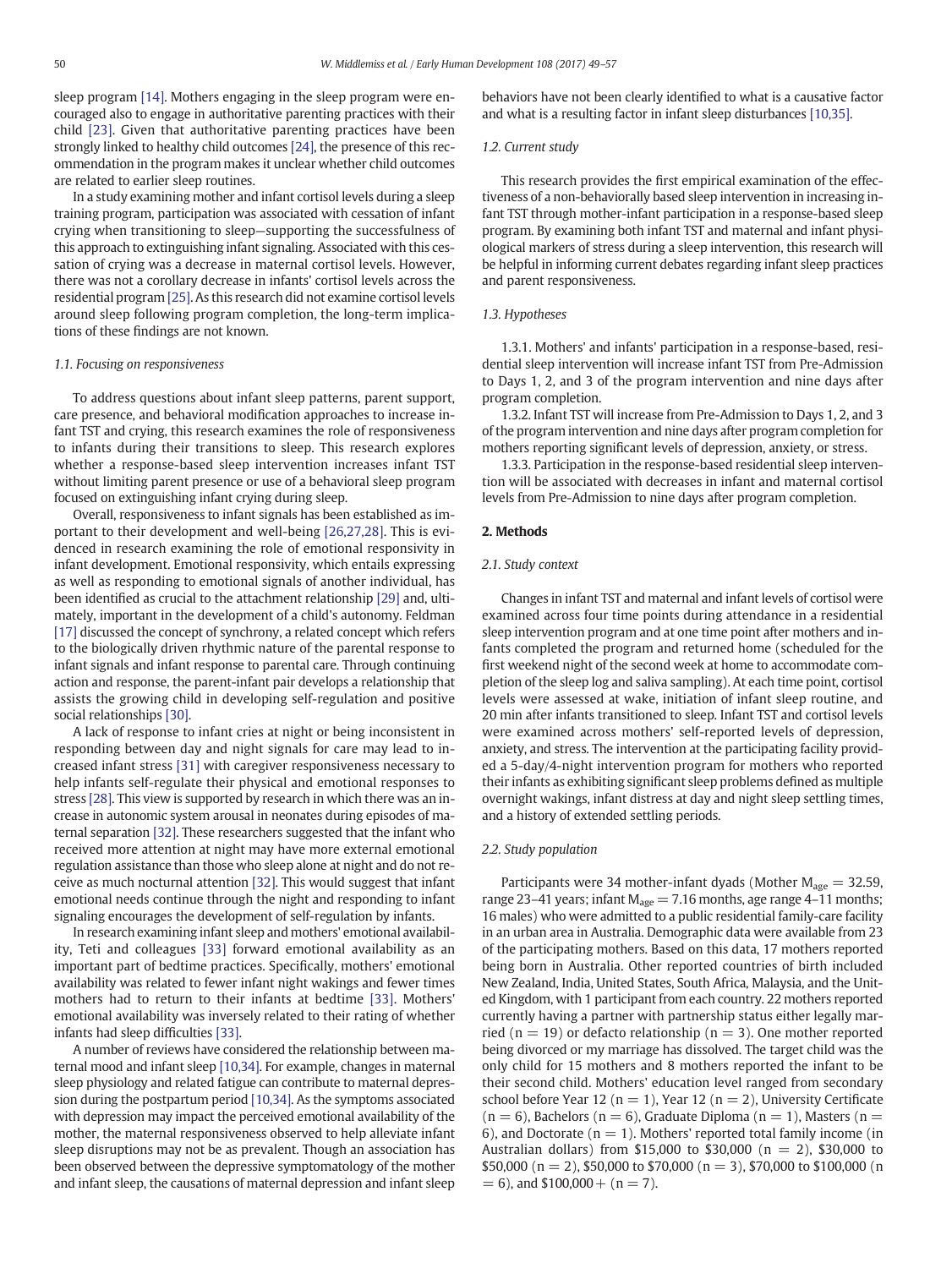#### 2.3. Procedures

#### 2.3.1. Recruitment

All mothers with infants between 4 and 10 months of age referred to the residential program were advised of the study prior to admission to the residential center. 64 mothers were invited to participate. Of these mothers, 54 (84%) agreed to participate in the study with their infant. Of these 54 mothers, 20 (37%) withdrew during their participation. Fifteen mothers withdrew because they feared cortisol collection following infants' transition to sleep would wake their infant; 1 withdrew as engaging in the sleep program and study was too much pressure, 1 withdrew based on mental health concerns, and the reason for withdrawing for 1 mother was unknown.

Upon arrival, mothers eligible to participate were provided with information regarding the research and those choosing to participate signed an informed consent. The project had ethics approval from the Human Research Ethics Committee Mercy Health, Melbourne, Australia, the health facility human ethics committee, as well as the respective academic institutions of each researcher. All participating mothers were assured verbally and in writing that there was no penalty for choosing not to engage in the study. Mothers were assured that they may withdraw from the study at any time. Mothers who smoked, were on prescription antidepressant medication, or steroid based anti-inflammatory medication were excluded from the study, as these alter salivary cortisol. To ensure consistency of information provided to mothers, the registered nurses on the admission shifts were the only responsible parties for determining whether or not the dyads fit the criteria and alerting the researcher of the mother's interest and location.

# 2.3.2. Recording sleep hours

During the residential intervention program, Maternal and Child Health nurses and qualified early childhood workers together with the infants' mothers maintained the wake and sleep log on program Days 1, 2, and 3 of the residential intervention. Mothers recorded hours of wake and sleep time in their homes for a 24-hour period nine days after intervention completion. At admission and following consent to participate in the study, mothers were asked to respectively log infant hours of sleep across the two days immediately prior to admission.

# 2.3.3. Intervention

The residential program incorporates education on normative sleep patterns, including night wakings, in an effort to move parents toward considering the infant's need of emotional and physical nutrition when transitioning to sleep. Emphasis is placed on the needs of infants to have access to parental care during this time and the importance of contingently responsive care to the infant cues and behaviors, both day and night. During the period of infant settling, parents are encouraged to provide progressively increasing parental care, based on the infant cues and behaviors.

This care starts with parents watching for and responding to infant sleep signs. Parents are encouraged to develop consistent sleep preparation that includes a predictable set of events that can be replicated once home, such as quiet time before sleep, which includes direct physical contact with the parent including book reading and or massage. Infant needs at the time of separation for sleep are discussed, including the need for parental emotional availability during this period.

Parents are encouraged to listen to the infant and offer care in response to infants' communication. This guides parents away from either intrusive or non-contingent care. In the event infants cry, parents are coached to respond with low level support care and build it over a short period of time, e.g., no longer than 15 to 30 seconds. This low level of supportive care can include quiet verbal comforting, stroking the infant, patting the mattress, or other low level calming responses. During this short length of time, parents have the opportunity to watch and listen for cues, and the infant has the opportunity to selfregulate.

Parents are advised that it is important that the infant is not left to cry. If soothing without picking up their infant does not calm the infant, parents are encouraged to provide increasing levels of response and attention until they can soothe their infant, which includes cuddling or feeding to comfort. When responding to their infants' waking overnight, parents are encouraged to tune into the infants' communication before intervening and are encouraged to observe for and respond to infant cues and behavior. This type of attending and responding over time provides both parent and infant predictability of contingent parental response to infant cues. This ensures the infant is not left to cry but rather is offered comforting when unable to calm. By encouraging the parent to offer contingent care, tired parents experience how the cues of the infant lead the care which ultimately results in calm sleep transitioning and longer sleep hours. This cue based care ensures each individual's communication and capacity is factored into the care planning.

This development of synchrony of parental attention and response to infant communication in the form of cues and behavior is encouraged and guided by the facility nursing staff. The residential center policy promotes 'care by parent' whereby staff guide and support parents in watching for and thinking about both the communication of their infant and their responses to their infants' signals. Promotion of mothers' capacity to look at and listen to their infants and respect infant experiences is an integral component of the intervention.

# 2.4. Instruments and measures

### 2.4.1. Demographic background information

After consenting, mothers completed a demographic questionnaire; information for 23 mothers was available for reporting at the time of analyses. Information for the remaining participants was not completed.

#### 2.4.2. Infant TST

The sleep log [\[36\]](#page-8-0) used at the facility to track sleep and wake behaviors provided the measure of infant TST prior to admission, during Days 1, 2, and 3 of the intervention, and at the ninth day after mothers and infants returned home. The sleep log provides an efficient way to track sleep and wake times and has been used in a number of trials to date [\[36\]](#page-8-0). On Days 1, 2, and 3, the sleep log was maintained by the Centre staff and mothers. Mothers completed the sleep log for the home assessment following program completion. Mother reports of infant TST on the two days prior to admission were collected retrospectively following mothers' admission and consent to participate in the research project.

## 2.4.3. Edinburgh Postnatal Depression Scale (EPDS)

The EPDS is a self-rating scale originally designed to help identify risk of postnatal depression [\[37\]](#page-8-0). This validated tool [\[38,39,40\]](#page-8-0) is used in a range of perinatal disciplines to screen for antenatal and postnatal evidence of depressive symptoms [\[41\].](#page-8-0) In this study, the EPDS was completed by the consenting mother at, or close to, admission. Mothers were identified as at probable risk of depression when scores were ≥13 [\[42,43\].](#page-8-0)

#### 2.4.4. Depression, Anxiety, and Stress Scale 21 (DASS-21)

The DASS-21 [\[44,45,46\]](#page-8-0) is a self-administered instrument measuring the intensity of risk of depressive, anxiety and stress symptoms [\[46,40\]](#page-8-0) with the scoring categories relating to the intensity of the symptoms. DASS-21 cut-off scores for severe or extremely severe levels of symptomatology for depression, anxiety, or stress were ≥21 for depression, ≥15 for anxiety, and ≥26 for stress. DASS-21 cut-off scores for moderate or greater levels of symptomatology for depression, anxiety, or stress were ≥14 for depression, ≥10 for anxiety, and ≥19 for stress.

# 2.4.5. Salivary cortisol levels

Maternal and infant salivary cortisol was assessed at three time points (wake, initiation of infant nighttime sleep routine, and 20-minutes after infants had transitioned to sleep) during each of the program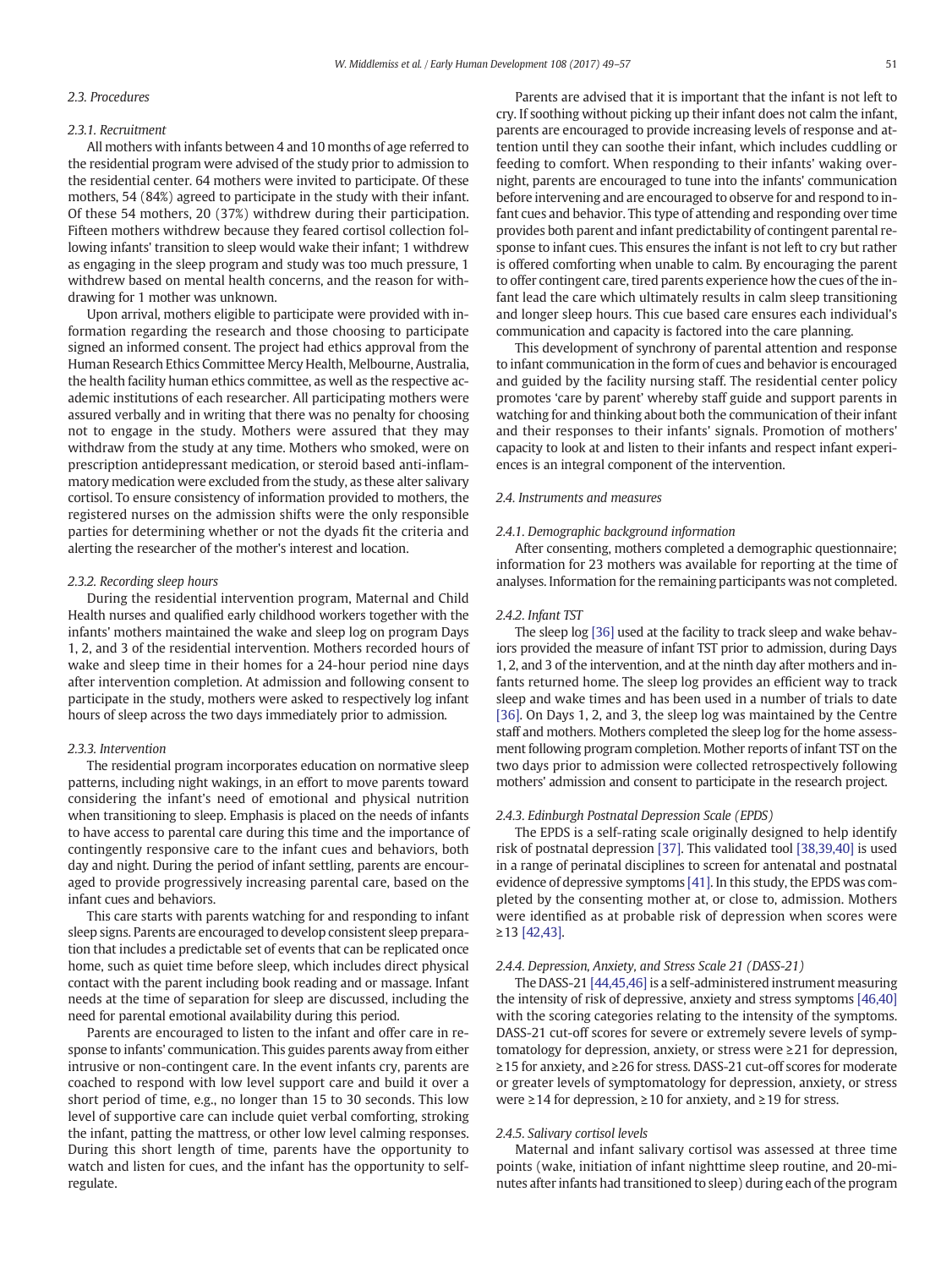days and on the ninth day after their return home. Mothers donated 2 ml of saliva into the appropriate pathology tube, while infant saliva was collected via sorbette. All samples were frozen in a dedicated, monitored freezer until collection and transport frozen in a laboratory supplied truck to the pathology laboratory. Home samples were stored in freezers and transported in thermo-regulated containers to assure samples remained frozen until reaching the laboratory. Salivary cortisol samples were assayed using a highly-sensitive enzyme immunoassay (Salimetrics, State College, PA). The test used 25 μl of saliva, had a lower limit of sensitivity of 0.007 μg/dl, and a range of sensitivity from 0.007 to 3.0 μg/dl [average intra- and inter-assay coefficients of variation of  $\le$ 10% and 15%, respectively]. Outliers were identified as individual scores that exceeded their respective means by at least 3 standard deviations. Salivary assays were completed at Salivary Laboratory, Stratech Scientific, Inc., APAC Pty, Ltd., Sydney, Australia.

# 2.5. Preliminary analyses

A multiple imputation method was conducted to impute missing values for variables in the dataset. These values are assumed to be missing at random and averages were pooled to estimate missing data points. To determine the association between mothers' measures of depression and other measures of well-being, correlational analyses were computed. Mothers' DASS-21 scores were significantly positively correlated with mothers' EPDS scores ( $r = 0.72$ ,  $r = 0.61$ , and  $r = 0.62$  for DASS-21 depression, anxiety, and stress scores, respectively).

#### 3. Results

#### 3.1. Infant TST

Based on assessment of TST reported in the sleep logs by mothers (Pre-Admission and Home assessment times) and nurses (Days 1–3 assessment times), infant TST after return Home was significantly higher than at Pre-Admission ( $t(59) = 8.96$ ,  $p < 0.001$ ; Fig. 1). During Days 1 through 3 of the residential program, infant TST significantly increased from Day 1 to Day 2 ( $t(510) = 3.12$ ,  $p = 0.002$ ), Day 2 to Day 3  $(t(345) = 5.97, p < 0.001)$ , and Day 3 to Home  $(t(581) = 4.20, p <$ 0.001) (Fig. 1). Hypothesis 1.3.1 was supported.

#### 3.2. EPDS

# 3.2.1. EPDS and change in infant TST

Mothers' EPDS scores ranged from 5 to 22 ( $M = 15.1$ ). Change in infant TST was compared between those mothers who scored at or above the symptomatic cutoff score of 13 ( $n = 26, 76\%$ ) and those who scored



below 13 ( $n = 8$ ). A repeated measures analysis of variance (ANOVA) identified a significant effect of program participation on infant TST both for infants whose mothers scored above  $(F(4,22) = 33.38, p <$ 0.001,  $\eta_{\rm p}^2 = 0.57$ ) and infants whose mothers scored below ( $F(4,4) =$ 19.63,  $p < 0.001$ ,  $\eta_{\rm p}^2 = 0.73$ ) the cutoff score of 13. Greenhouse-Geisser analyses were reported to adjust for a violation of sphericity. Pairedsample *t*-tests computed to determine direction of effect of program participation on infant TST from Pre-Admission to Home hours found infant TST was significantly higher after return Home than Pre-Admission for both infants whose mothers scored above ( $t(46) = 7.14$ ,  $p <$ 0.001) and infants whose mothers scored below  $(t(91) = 5.86, p =$ 0.001) the cutoff score.

Paired sample t-tests were computed to examine significance of mean difference in infant TST across the days of program participation. For mothers scoring above the cutoff score for severe or very severe depression, infant TST increased significantly from Day 1 to Day 2 (t(2863)  $= 2.65, p = 0.01$ ), Day 2 to Day 3 (t(2222) = 4.83, p < 0.001), and Day 3 to Home  $(t(338) = 3.01, p = 0.005)$  ([Table 1\)](#page-4-0). For mothers scoring below the cutoff score for depression, infant TST increased significantly between Day 2 to Day 3 ( $t(132) = 5.96$ ,  $p = 0.0001$ ) and Day 3 to Home  $(t(59) = 3.19, p = 0.01)$  [\(Table 1\)](#page-4-0). Hypothesis 1.3.1 was supported.

#### 3.2.2. TST across EPDS symptomatology

For each day of participation, i.e., Pre-Admission, program Days 1–3, and Home, infant TST was compared between infants whose mothers scored above and infants whose mothers scored below the cutoff score of 13. No significant differences in TST were identified on any of the days.

#### 3.2.3. EPDS prediction of change in TST

Mothers' EPDS score at intake did not explain variance in infant sleep hours at Pre-Admission, program days, or Home measures based on ANOVAs computed at each time point.

#### 3.3. DASS-21 depression

#### 3.3.1. Severe symptomatology for depression

Mothers' DASS-21 depression scores ranged from 4 to 24 ( $M = 14.2$ ) with 17% ( $n = 6$ ) scoring at or above the symptomatic depression cutoff score of 21 indicating severe to very severe symptomatology for depression. A repeated measures analysis of variance (ANOVA) identified a significant effect of program participation on infant TST both for infants whose mothers scored above ( $F(4,2) = 12.26$ ,  $p = 0.01$ ,  $\eta_{\rm p}^2 = 0.68$ ) and infants whose mothers scored below  $(F(4,3) = 41.34, p \le 0.001,$  $\eta_{\rm p}^2$  = 0.60) the cutoff score of 21. Greenhouse-Geisser analyses were reported to adjust for a violation of sphericity. Paired-sample t-tests computed to determine direction of effect of program participation on infant TST from Pre-Admission to Home hours found infant TST was significantly higher after return Home than Pre-Admission for both infants whose mothers scored above ( $t(40) = 3.38$ ,  $p = 0.002$ ) and mothers who scored below  $(t(68) = 8.26, p < 0.001)$  the cutoff score of 21 [\(Table 1\)](#page-4-0).

Paired sample t-tests were computed to examine significance of mean difference in infant TST across each of the days of program participation. For mothers whose scores indicated severe or very severe depression, infant TST significantly increased from Day 1 to Day 2  $(t(5)$  $= 4.57$ ,  $p < 0.001$ ) and Day 2 to Day 3 ( $t(5) = 3.08$ ,  $p = 0.002$ ). For mothers whose scores did not indicate symptomatology, infant TST significantly increased from Day 1 to Day 2 ( $t(505) = 2.63$ ,  $p = 0.009$ ), Day 2 to Day 3 ( $t(301) = 5.53$ ,  $p < 0.001$ ), and Day 3 to Home ( $t(393) = 3.80$ ,  $p < 0.001$ ) [\(Table 1;](#page-4-0) [Fig. 2](#page-4-0)). Hypothesis 1.3.1 was supported.

#### 3.3.2. TST across DASS-21 depression scores

For each day of participation, i.e., Pre-Admission, program Days 1–3, and Home, infant TST was compared between infants whose mothers Fig. 1. Infant total sleep time (TST) per day from preadmission to home report.  $(n = 34)$ . scored above and infants whose mothers scored below the cutoff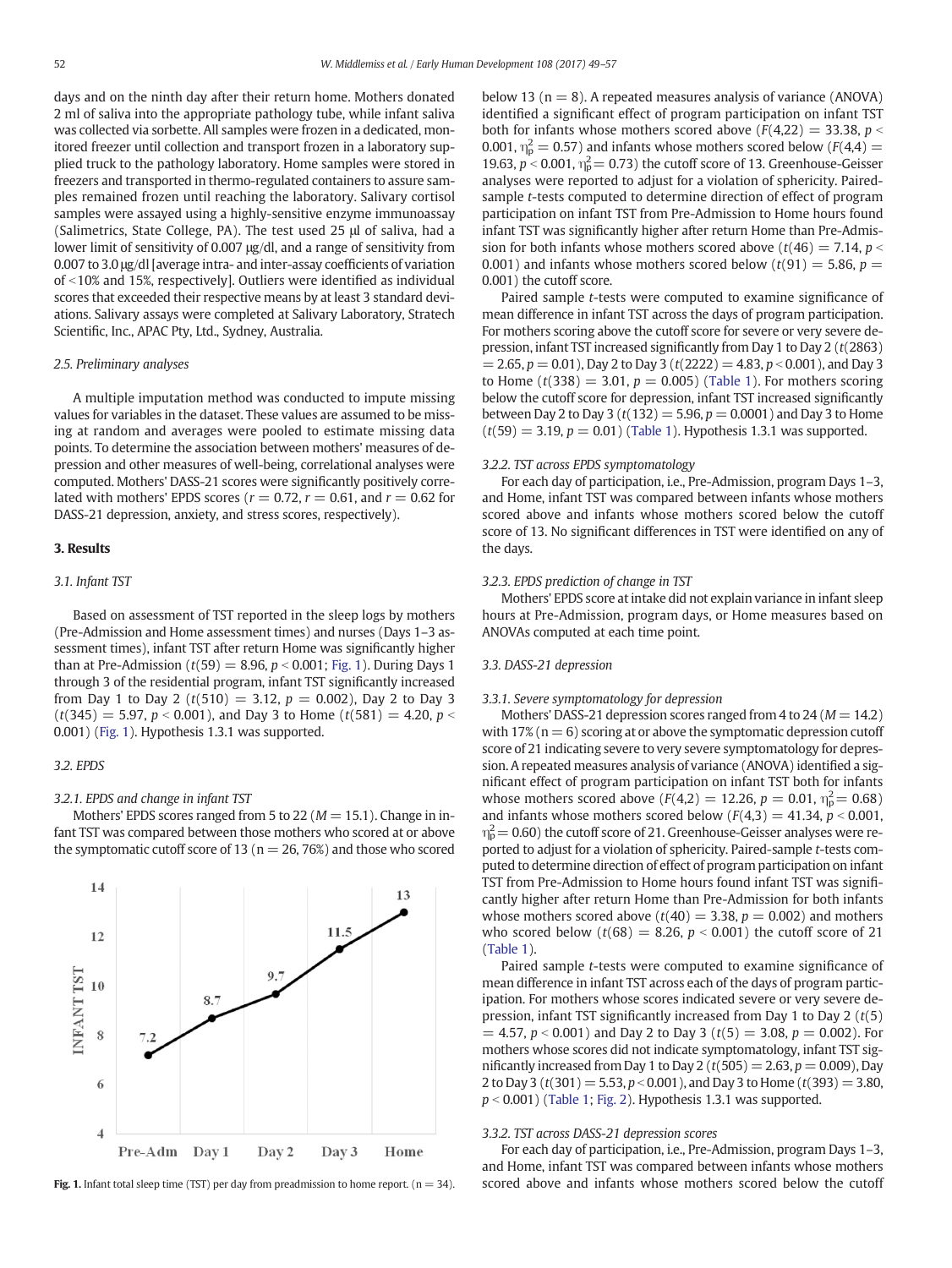<span id="page-4-0"></span>

| <b>Table 1</b>                                                                                           |
|----------------------------------------------------------------------------------------------------------|
| Infant Total Sleep Time across mothers scoring above or below the EPDS and DASS-21 severe cutoff scores. |

|                    | Pre-Adm   | Day 1        | Day 2                    | Day 3                     | Home                       | Pre-Adm-Home              |
|--------------------|-----------|--------------|--------------------------|---------------------------|----------------------------|---------------------------|
| All infants        | 7.2(2.9)  | $8.7(2.0)^*$ | $9.7(1.8)$ <sup>**</sup> | $11.5(1.9)$ ***           | $13.0(1.8)$ ***            | $7.2 - 13.0***$           |
| <b>EPDS</b>        |           |              |                          |                           |                            |                           |
| Severe-very severe | 7.5(0.69) | 8.8(0.40)    | $9.8(0.39)$ **           | $11.6(0.40)$ ***          | $12.8(0.40)$ ***           | $7.5 - 12.8***$           |
| Not severe         | 6.2(1.08) | 8.2(0.82)    | $9.2 (0.49)$ ***         | 11.2 $(0.61)$ ***         | $13.4(0.59)$ <sup>**</sup> | $6.2 - 13.4$ <sup>a</sup> |
| DASS-21 depression |           |              |                          |                           |                            |                           |
| Severe-very severe | 5.8(1.50) | 8.3(0.61)    | $9.2(0.53)$ ***          | $10.3(0.79)$ **           | 11.3(0.99)                 | $5.8 - 11.3$ **           |
| Not severe         | 7.5(0.62) | 8.8(0.42)    | $9.8(0.38)$ **           | $11.7(0.35)$ ***          | $13.3 (0.32)$ ***          | $7.4 - 13.3***$           |
| DASS-21 anxiety    |           |              |                          |                           |                            |                           |
| Severe-very severe | 6.7(0.88) | 8.6(0.42)    | $10.0~(0.46)$ ***        | $11.9(0.50)$ ***          | 12.9(0.52)                 | $6.8 - 12.9***$           |
| Not severe         | 7.6(0.76) | 8.8(0.60)    | 9.3(0.45)                | $11.1 (0.43)$ ***         | $13.0(0.43)$ ***           | $7.6 - 13.0***$           |
| DASS-21 anxiety    |           |              |                          |                           |                            |                           |
| Severe-very severe | 6.9(1.60) | 8.9(0.66)    | $9.9(0.65)$ ***          | $10.9(0.83)$ <sup>*</sup> | 11.9(0.85)                 | $0.9 - 11.9$ **           |
| Not severe         | 7.3(0.60) | 8.6(0.43)    | 9.6(0.34)                | $11.7(0.36)$ ***          | 13.3 $(0.35)$ ***          | $7.2(13.3)$ ***           |
|                    |           |              |                          |                           |                            |                           |

Note. EPDS Severe symptomatology (≥13); DASS-21 Depression Severe symptomatology (≥21); DASS-21 Anxiety Severe symptomatology (≥15); DASS-21 Stress Severe symptomatology  $(226)$ .

 $a =$  approached significance.

 $*$   $p$  ≤ .01.

\*\*\* $\stackrel{\_}{\mathbf{p}} \leq .001.$ 

score of 21. Based on independent-samples t-tests, infant TST was significantly different only for infants' Home TST. Home TST was significantly lower for infants whose mothers' scores indicated severe or very severe symptomatology in comparison to infants whose mothers' scores did not indicate severe or very severe symptomatology  $(t(160))$  $= 2.58$ ,  $p = 0.01$ ). Hours of sleep between infants whose mothers scored above or below the cutoff score of 21 were not significantly different at Pre-Admission or program Days 1–3.

# 3.3.3. Moderate symptomatology for DASS-21 depression

Analyses were completed to examine infant TST when a cutoff score indicating moderate symptomatology was used. These analyses compared effect of program participation on infant TST for infants whose mothers scored at or above the DASS-21 cutoff score of 14 (61%,  $n =$ 21). A repeated measures ANOVA identified a significant effect of program participation on infant TST both for infants whose mothers scored above (F(4,3)  $=$  32.14, p < 0.001,  $\eta_\texttt{p}^2$   $=$  0.61) and infants whose mothers scored below ( $F(4,4) = 19.25, p < 0.001, \eta_{p}^{2} = 0.61$ ) this cutoff point for moderate symptomatology. Greenhouse-Geisser analyses were reported to adjust for a violation of sphericity. Paired-sample t-tests computed to determine direction of difference in TST from Pre-Admission to Home hours found infant TST was significantly higher after return Home than at Pre-Admission for both infants whose mothers scored above  $(t(73))$ 



Fig. 2. Hours of infant sleep for infants whose mothers' DASS-21 scores indicated presence of severe and extremely severe symptomatology for depression and mothers whose scores did not indicate this level of symptomatology. Infants total sleep time (TST) was significantly different at the Home sleep.

 $= 7.42$ ,  $p < 0.001$ ) and mothers who scored below (t(72) = 5.33, p  $\le$ 0.001) the cutoff score.

Paired sample t-tests computed to examine significance of mean difference in infant TST across the days of program participation. For mothers whose scores indicated moderate or higher symptomatology for depression, infant TST significantly increased from Day 1 to Day 2  $(t(1369) = 2.17, p = 0.03)$ , Day 2 to Day 3  $(t(1029) = 4.14, p \le$ 0.001), and Day 3 to Home  $(t(187) = 3.69, p < 0.001)$  [\(Table 2](#page-5-0)). For mothers whose scores indicated moderate to no symptomatology, infant TST significantly increased from Day 1 to Day 2 ( $t(410) = 2.25$ , p  $= 0.03$ ) and Day 2 to Day 3 (t(232) = 4.53, p < 0.001) ([Table 2](#page-5-0)).

# 3.4. DASS-21 anxiety

#### 3.4.1. Severe symptomatology for anxiety

Maternal DASS-21 anxiety scores ranged from 2 to 24 ( $M = 13.4$ ) with 50% ( $n = 17$ ) scoring at or above the symptomatic anxiety cutoff score of 15 indicating severe to very severe symptomatology for anxiety. A repeated measures ANOVA identified a significant effect of program participation on infant TST both for infants whose mothers scored above ( $F(4,13) = 32.22$ ,  $p = 0.01$ ,  $\eta_{p}^{2} = 0.66$ ) and infants whose mothers scored below ( $F(4,13) = 32.23, p < 0.001, \eta_p^2 = 0.66$ ) the cutoff score of 15. Greenhouse-Geisser analyses were reported to adjust for a violation of sphericity. Paired-sample t-tests computed to determine effect of program participation on infant TST from Pre-Admission to Home hours found infant TST was significantly higher after return Home than at Pre-Admission for both infants whose mothers scored above  $(t(62))$  $= 6.84$ ,  $p < 0.001$ ) and mothers who scored below (t(98) = 6.07, p = 0.01) the cutoff score of 15.

Paired sample t-tests were computed to examine significance of mean difference in infant TST across the days of program participation. For mothers scoring above the cutoff score for severe or very severe anxiety, infant TST significantly increased from Pre-Admission to Day 1 (t(32) = 2.14,  $p = 0.04$ ), Day 1 to Day 2 (t(860) = 3.40,  $p =$ 0.001), and Day 2 to Day 3 ( $t(483) = 4.87$ ,  $p < 0.001$ ) (Table 1). For mothers whose scores indicated symptomatology below the severe cutoff score, infant TST significantly increased from Day 2 to Day 3 (t(552)  $= 3.74$ ,  $p = 0.001$ ) and Day 3 to Home (t(265) = 4.42,  $p = 0.001$ ) (Table 1). Hypothesis 1.3.1 was supported.

# 3.4.2. TST across DASS-21 anxiety scores

For each day of participation, i.e., Pre-Admission, program Days 1–3, and Home, infant TST was compared between infants whose mothers scored above and infants whose mothers scored below the cutoff

 $p \leq .05$ .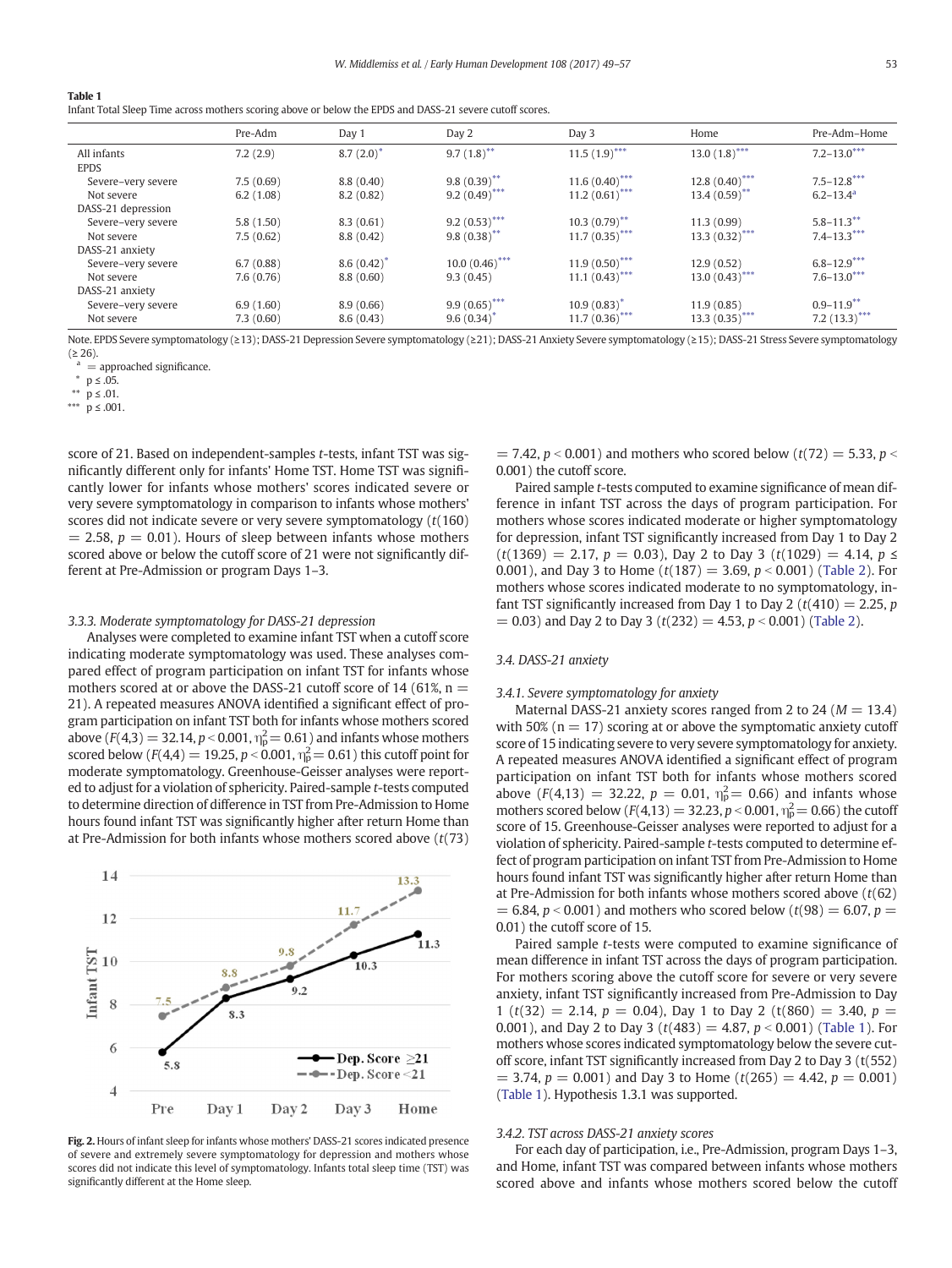# <span id="page-5-0"></span>Table 2

Infant Total Sleep Time across mothers scoring above or below the DASS-2.

|                         | Pre-Adm   | Day 1     | Day 2           | Day 3             | Home                         | Pre-Adm – Home             |
|-------------------------|-----------|-----------|-----------------|-------------------|------------------------------|----------------------------|
| DASS21 Depression       |           |           |                 |                   |                              |                            |
| Moderate or above       | 7.5(0.70) | 8.9(0.45) | 9.8(0.40)       | $11.3(0.40)$ ***  | $13.1~(0.48)$ <sup>***</sup> | $7.5 - 13.1***$            |
| Below moderate cutoff   | 6.6(0.98) | 8.2(0.61) | 9.5(0.56)       | $11.7 (0.60)$ *** | 12.8(0.46)                   | $6.6 - 12.8$               |
| DASS21 anxiety          |           |           |                 |                   |                              |                            |
| Moderate to very severe | 7.1(0.71) | 8.7(0.45) | $9.9(0.39)$ **  | $11.7(0.43)$ ***  | $13.2 (0.44)$ <sup>**</sup>  | $7.1 - 13.2***$            |
| Below Moderate cutoff   | 7.4(1.03) | 8.6(0.61) | 9.1(0.58)       | $10.9(0.44)$ ***  | $12.5(0.44)$ **              | $7.4 - 12.5$ **            |
| DASS21 stress           |           |           |                 |                   |                              |                            |
| Moderate to very severe | 7.5(0.76) | 8.9(0.41) | $9.9(0.44)$ *** | $11.5(0.44)$ ***  | $12.5(0.44)$ **              | $7.5 - 12.9$ <sup>**</sup> |
| Below moderate cutoff   | 6.8(0.86) | 8.4(0.65) | 9.4(0.49)       | $11.5(0.53)$ ***  | $13.0(0.48)$ **              | $6.8 - 13.0***$            |

Moderate cutoff scores.

Note. DASS-21 Depression Moderate symptomatology (≥14); DASS-21 Anxiety Moderate symptomatology (≥10); DASS-21 Stress Moderate symptomatology (≥19).

⁎ p ≤ 0.05.

 $*$  *p* ≤ 0.01.

\*\*\*  $p \le 0.001$ .

score of 15. No significant differences in TST were identified based on independent-samples t-tests.

# 3.4.3. Moderate symptomatology for anxiety

Analyses were completed to examine infant TST when a cutoff score indicating moderate symptomatology was used. These analyses compared effect of program participation on infant TST for infants whose mothers (71%,  $n = 24$ ) scored at or above the cutoff score of 10. A repeated measures ANOVA identified a significant effect of program participation on infant TST both for infants whose mothers scored above  $(F(4,2) = 38.70, p < 0.001, \eta_p^2 = 0.63)$  and infants whose mothers scored below ( $F(4,6) = 12.20, p < 0.001, \eta_{p}^2 = 0.57$ ) this cutoff point for moderate symptomatology. Greenhouse-Geisser analyses were reported to adjust for a violation of sphericity. Paired-sample t-tests computed to determine direction of difference in TST from Pre-Admission to Home hours found infant TST was significantly higher after return Home than infant TST at Pre-Admission for both infants whose mothers scored above ( $t(53) = 8.02$ ,  $p < 0.001$ ) and mothers who scored below ( $t(286)$ )  $= 4.36$ ,  $p < 0.001$ ) the cutoff score of 10 (Table 2).

Paired sample t-tests were computed to examine significance of mean difference in infant TST across each of the days of program participation. For mothers scoring at or above the cutoff score for moderate symptomatology for anxiety, infant TST significantly increased from Pre-Admission to Day 1 ( $t(46) = 2.08$ ,  $p = 0.04$ ), Day 1 to Day 2  $(t(1690) = 3.32, p = 0.001)$ , Day 2 to Day 3  $(t(2075) = 4.65, p <$ 0.001), and Day 3 to Home  $(t(250) = 3.13, p = 002)$  (Table 2). For mothers scored below the cutoff score, infant TST increased from Day 2 to Day 3 ( $t(58) = 4.13$ ,  $p < 0.0001$ ) and Day 3 to Home ( $t(95) =$ 2.78,  $p = 0.007$ ) (Table 2). Hypothesis 1.3.2 regarding infant TST and mothers' DASS-21 anxiety scores was supported.

# 3.5. DASS-21 stress

# 3.5.1. Severe symptomatology for stress

Mothers' DASS-21 stress scores ranged from 1 to 33 ( $M = 19.4$ ) with 24% ( $n = 8$ ) scoring at or above the DASS-21 stress cutoff score of 26, indicating severe to very severe symptomatology for stress. A repeated measures ANOVA identified a significant effect of program participation on infant TST both for infants whose mothers scored above  $(F(4,4) =$ 

# Table 3

Mother DASS-21 depression, anxiety, and stress scores at admission as related to infant TST following program completion.

| DASS-21       |          | SE.   | Beta     |          |      |
|---------------|----------|-------|----------|----------|------|
| Anxiety       | $-0.017$ | 0.039 | $-0.486$ | 2.473    | 0.02 |
| Depression    | $-0.052$ | 0.033 | 0.513    | $-2.018$ | 0.05 |
| <b>Stress</b> | 0.083    | 0.029 | 0.117    | 0.545    | 0.59 |

Note.  $n = 34$ .

9.73,  $p < 0.001$ ,  $\eta_{p}^{2} = 0.56$ ) and infants whose mothers scored below  $(F(4,22) = 43.09, p < 0.001, \eta_{p}^{2} = 0.63)$  the cutoff score of 26. Greenhouse-Geisser analyses were reported to adjust for a violation of sphericity. Paired-sample t-tests computed to determine direction of effect of program participation on infant TST from Pre-Admission to Home hours found infant TST was significantly higher after return Home than Pre-Admission for both infants whose mothers scored above  $(t(32) = 3.27, p < 0.001)$  and infants whose mothers scored below  $(t(73) = 8.50, p < 0.001)$  the cutoff score of 26 [\(Table 1\)](#page-4-0).

Paired sample t-tests were computed to examine significance of mean difference in infant TST across each of the days of program participation. For mothers whose scores indicated severe or very severe stress, infant TST increased from Day 1 to Day 2 ( $t(7) = 6.11$ ,  $p <$ 0.001) and Day 2 to Day 3 ( $t(7) = 2.38$ ,  $p = 0.02$ ) [\(Table 1](#page-4-0)). For mothers whose scores did not indicate symptomatology, infant TST increased between Day 1 to Day 2 ( $t(506) = 2.40$ ,  $p = 0.02$ ), Day 2 to Day 3 ( $t(249)$ )  $= 5.71, p < 0.001$ ), and Day 3 to Home (t(219)  $= 3.78, p < 0.001$ ) ([Table](#page-4-0) [1](#page-4-0)). Hypothesis 1.3.1 was supported.

#### 3.5.2. TST across DASS-21 stress scores

For each day of participation, i.e., Pre-Admission, program Days 1–3, and Home, infant TST was compared between infants whose mothers scored above and infants whose mothers scored below the cutoff score of 26. Based on independent-samples t-tests, infant TST was not significantly different between these groups of infants on any of these program days.

#### 3.5.3. Moderate symptomatology for stress

Analyses were completed to examine infant TST when a cutoff score indicating moderate symptomatology was used. These analyses compared effect of program participation on infant TST for infants whose mothers (56%,  $n = 19$ ) scored at or above the cutoff score of 19 indicating moderate to very severe symptomatology for stress. A repeated measures ANOVA identified a significant effect of program participation on infant TST both for infants whose mothers scored above  $(F(4,15) =$ 31.18,  $p = 0.01$ ,  $\eta_{\rm p}^2 = 0.64$ ) and infants whose mothers scored below  $(F(4, 11) = 19.93, p < 0.001, \eta_{p}^{2} = 0.59)$  this cutoff point for moderate symptomatology. Greenhouse-Geisser analyses were reported to adjust for a violation of sphericity. Paired-sample t-tests computed to

| Λ<br>e<br>н<br>$\sim$ |
|-----------------------|
|-----------------------|

Mothers' cortisol levels at each collection time across intervention and home samples.<sup>\*</sup>

|                               | Day 1                                         | Day 2                                           | Day 3                          | Home                                                                       |
|-------------------------------|-----------------------------------------------|-------------------------------------------------|--------------------------------|----------------------------------------------------------------------------|
| Wake<br>Presleep<br>Postsleep | $-2.51(0.53)^{\text{Day4*}}$<br>$-2.86(0.53)$ | $-1.26(0.55)$<br>$-2.64(0.63)$<br>$-2.78(0.92)$ | $-1.04(0.62)$<br>$-2.52(0.50)$ | $-1.56(0.69)$<br>$-2.88(0.68)^{\text{Day1*}}$<br>$-2.89(0.61) -2.87(0.69)$ |

Note  $n = 34$ 

Tabl

\*  $p < 0.05$ .<br>Day\* indice

indicates significant change between days indicated.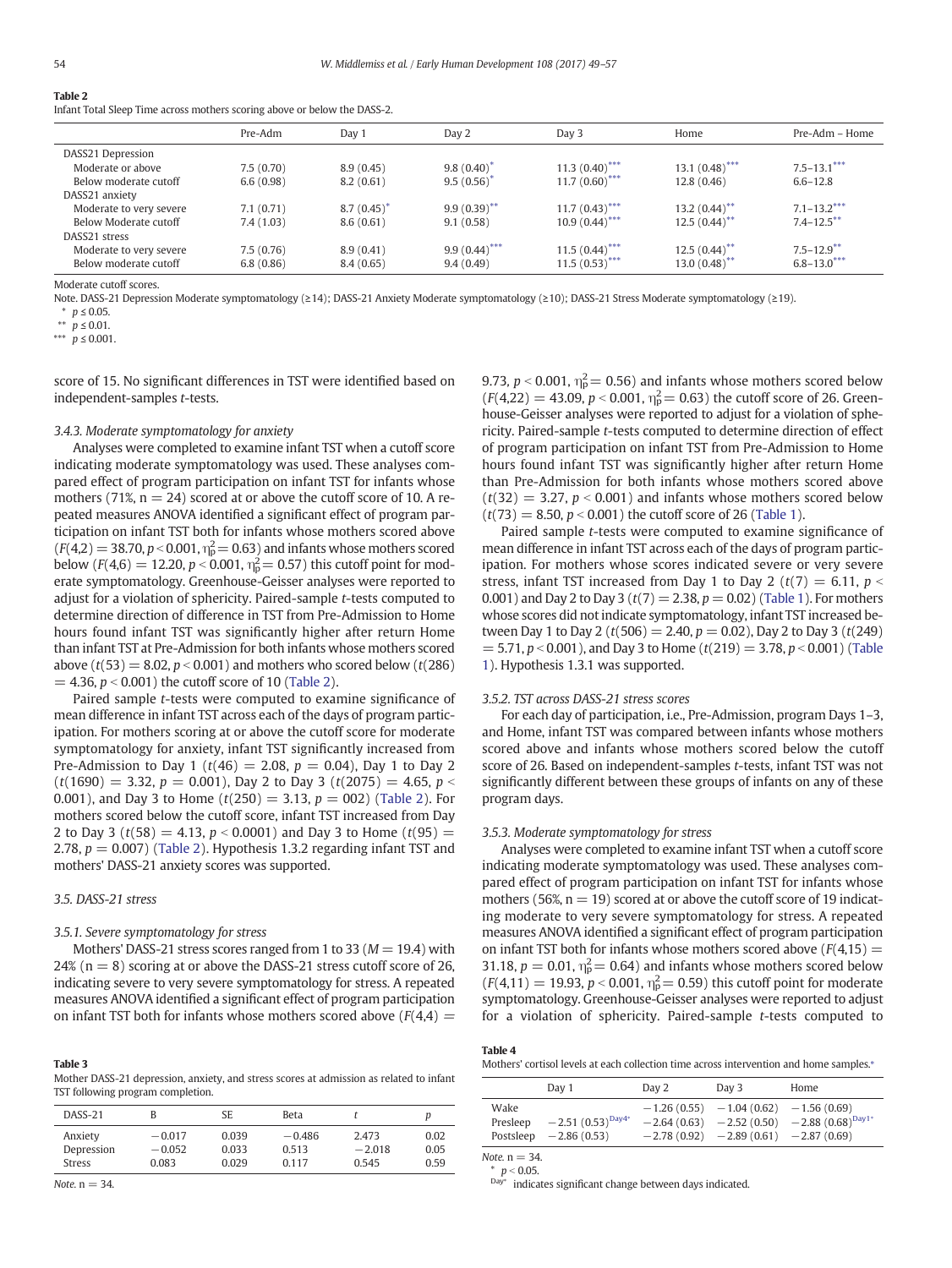<span id="page-6-0"></span>Table 5

Infants' cortisol levels at each collection time across intervention and home samples.

|                               | Day 1                      | Day 2                                               | Day 3                                 | Home                                                        |
|-------------------------------|----------------------------|-----------------------------------------------------|---------------------------------------|-------------------------------------------------------------|
| Wake<br>Presleep<br>Postsleep | $-2.40$<br>$-2.44^{Day2*}$ | $-1.15$<br>$-2.19$<br>$-1.68^{\text{Day1*,Day4**}}$ | $-1.16$<br>$-2.35$<br>$-1.95^{Day4*}$ | $-1.43$<br>$-2.30$<br>$-2.83^{\text{Day2**}, \text{Day3*}}$ |

Note,  $n = 34$ 

 $*$  p < 0.05.<br>Day<sup>\*</sup>:

indicates significant change between days indicated.

determine direction of effect in TST from Pre-Admission to Home hours found infant TST was significantly higher after return Home than at Pre-Admission for both infants whose mothers scored above  $(t(68) = 6.90,$  $p < 0.001$ ) and those who scored below (t(108) = 6.10, p < 0.001) the cutoff score of 19 [\(Table 2\)](#page-5-0).

Paired sample t-tests were computed to examine significance of mean difference in infant TST across each of the days of program participation. For mothers who scored above the cutoff score, infant TST increased from Day 1 to Day 2 ( $t(352) = 3.42$ ,  $p = 0.001$ ), Day 2 to Day 3 (t(437) = 4.84,  $p < 0.001$ ), and Day 3 to Home (t(312) = 3.08, p = 0.002) [\(Table 2](#page-5-0)). For mothers who scored below the cutoff, infant TST increased from Day 2 to Day 3 ( $t(553) = 3.86$ ,  $p < 0.001$ ) and Day 3 to Home  $(t(287) = 2.69, p = 0.008)$  ([Table 2](#page-5-0)). Hypothesis 1.3.2 regarding infants' TST and mothers' DASS-21 stress scores was supported.

#### 3.6. DASS-21 scores and infant TST

Linear regression models were computed to determine whether mothers' DASS-21 scores at intake predicted infants' hours of sleep reported at preadmission; intervention Days 1, 2, or 3; or at the Home assessment. Based on these analyses, mothers' DASS-21 depression and anxiety scores predicted infants' total sleep time at Day 3 ([Table 3](#page-5-0)).

#### 3.7. Mother and infant cortisol levels

Paired samples t-tests were computed to examine changes in mothers' and infants' cortisol levels at wake, at the beginning of the nighttime sleep routine, and 20-minutes after infants transitioned to sleep [\(Tables 4 and 5;](#page-5-0) Fig. 3). The hypothesis that cortisol levels would decrease from the beginning of the intervention through salivary samples at Home collection time was supported for mothers at presleep. Mothers' cortisol levels on Day 1 presleep were significantly higher than at the presleep home measure ( $t = 2.18$ ,  $p = 0.038$ ). No significant



Fig. 3. Infant cortisol levels reported from wake, presleep, through postsleep for each program day. Note Day 1 is not shown as there was no wake cortisol sample for mothers and infants because Day 1 was an arrival day.

differences were found between mothers' cortisol levels at wake or postsleep samples.

Based on paired samples t-tests, infants' cortisol levels at the presleep collection were significantly higher at the Day 2 in comparison to the Home measure ( $t = 2.01$ ,  $p = 0.05$ ). Infants' cortisol levels at the postsleep collection were significantly higher at the Day 3 in comparison to the Home measure ( $t = 2.39$ ,  $p = 0.03$ ). Infants' cortisol levels were significantly lower on Day 1 postsleep in relation to Day 2 postsleep levels ( $t = 2.72$ ,  $p = 0.01$ ).

#### 4. Discussion

Teaching parents to understand and respond to infant cues, through the day and at transitions to sleep, was associated with an increase in infants' TST in mothers identifying their infants' sleep schedules as problematic prior to their participation in a response based sleep intervention. The changes in infant sleep time across mothers experiencing depression, anxiety, and stress further support response-based intervention as a viable approach to supporting parents in helping their infants sleep. Of particular importance in regard to infant sleep research and practice is the finding that infants' sleep time can be increased without engaging in behavioral extinction programs necessitating parental nonresponse to infant cues. This research provides, to the knowledge of the authors, the first empirically supported examination of response-based sleeping interventions to increase infant sleep. In addition to longer sleep time, a primary goal of many sleep interventions, the intervention focuses on responsiveness. The importance of reading infants' cues in a synchronous manner is clearly supported throughout developmental literature. Thus, the benefit of this approach in comparison to interventions that necessitate parental nonresponse to infant cues, is theoretically important [\[19,20,22\]](#page-7-0). These findings provide information important for both clinicians and parents.

In relation to parents, research continues to identify behaviorally based, parent-absent sleep interventions to be difficult for parents [\[13\].](#page-7-0) As the fundamental need for infants is responsiveness, even during the transition to sleep time, we aim to provide parents a means of responding to infants at sleep settling and waking times without negatively impacting infant sleep patterns and stress indicators. This educational intervention involves providing parents with an approach that incorporates their instincts to comfort distressed infants [\[47\].](#page-8-0)

The potential benefit of focusing on infant cues rather than parental absence when infants transition to sleep is twofold. First, this approach provides parents with an approach to changing infant sleep patterns without the necessity of limiting responsiveness or being absent when infants transition to sleep. Thus, this approach can reduce the need for behavioral interventions requiring parental absence, resulting in a greater parent infant synchrony. Second, by focusing on recognition of infant cues, this intervention supports parents across settings. Parents become aware of infant cues regarding not only sleepiness but also hunger, distress, or other circumstances. This is likely to have additional benefits such as potentially impacting on parent-child interactions and attachment into the future.

Equally important to these two outcomes, this approach to helping parents adjust infant sleep patterns offers the infant an experience of parental comfort during the transition to sleep through the parent responding to the infant cues and behaviors. Research continues to identify behaviorally based, parent-absent sleep interventions to be difficult for parents [\[13\]](#page-7-0) and emotional availability as important to both mothers' and infants' sleep quality [\[33\]](#page-8-0). Given the nature of behavioral intervention, particularly the absolute importance of consistency, parents' difficulty with non-responding can have a negative impact on the infant sleep patterns and emotional wellbeing [\[12\].](#page-7-0)

Patterns of increase in TST for infants across levels of mothers' depression and anxiety symptomatology are interesting to examine. In relation to depression, mothers experiencing depressive symptoms are less likely than other mothers to engage with their infants—whether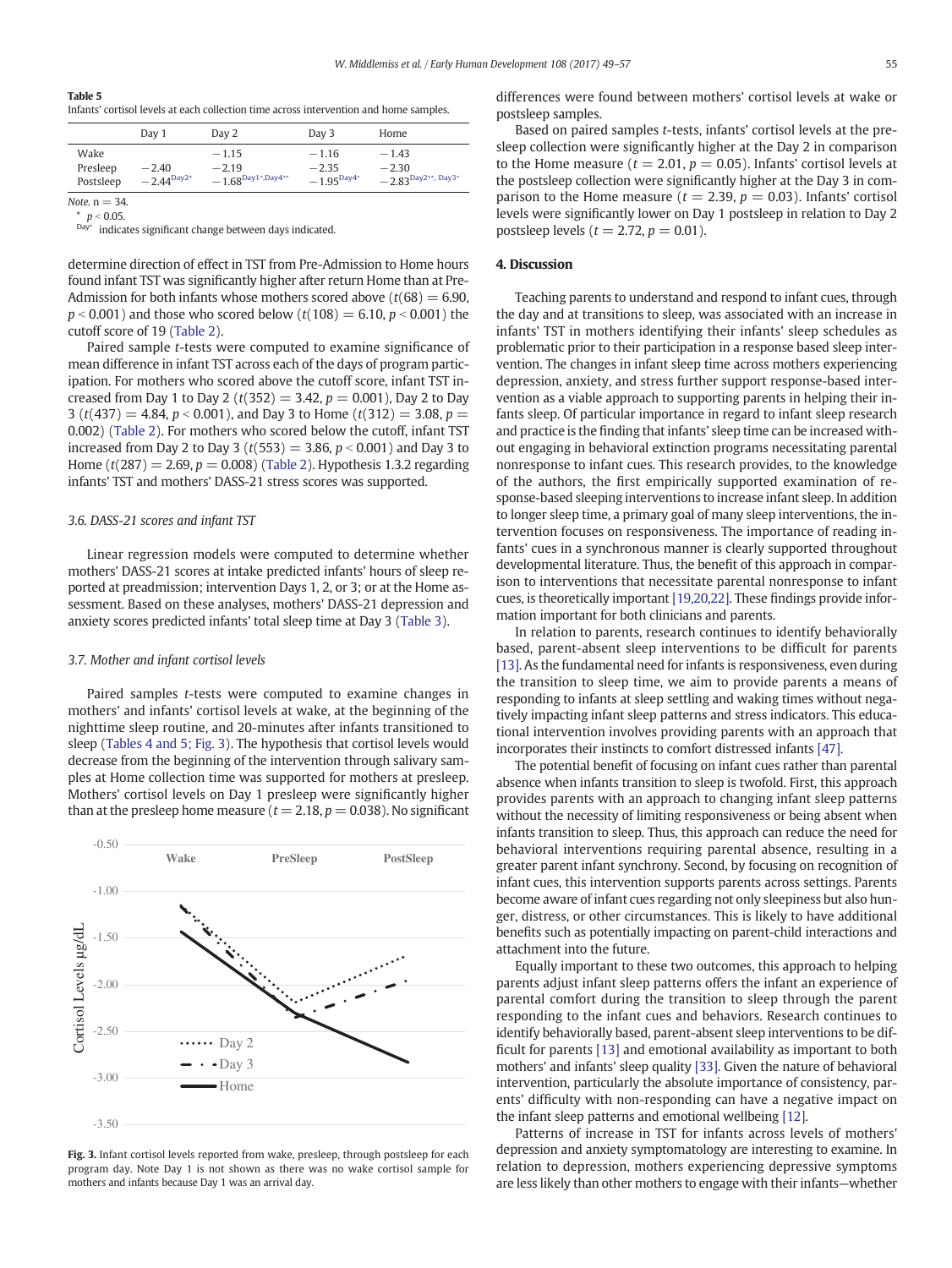<span id="page-7-0"></span>in response to their cues or synchrony of social interaction [\[48\].](#page-8-0) Reflecting the difficulty infants experience in engaging mothers experiencing depression, infants will often disengage from expectation for social interaction or synchronous response, noted as withdrawal [\[49\]](#page-8-0). In regard to infant sleep patterns, mothers who are exhibiting depression often have infants who sleep longer hours, perhaps associated with the lack of response from the mother [\[50\].](#page-8-0) Although infants whose mothers' DASS-21 scores indicate severe to very severe symptomatology have lower TSTs than other infants, the changes in TST across the program indicate some differences in these changes across program days. This is evident in that the only significant difference between infant TST within a program day is the Home measure of TST for these two groups of infants. At the Home measure of TST, infants whose mothers score above the cutoff for symptomatology sleep significantly fewer hours than infants whose mothers score below the cutoff [\(Fig. 3\)](#page-6-0).

Changes in TST for infants of mothers with anxiety show a similar relation. Researchers have identified maternal anxiety as associated with fewer hours of TST for infants [\[51\].](#page-8-0) This association reflects the greater likelihood that mothers experiencing anxiety will wake infants while checking on them while they sleep or responding to modest movement of the infant during transitions across sleep states [\[52\].](#page-8-0) Changes in the TST of the infants whose mothers were anxious were greater at the initiation of the program than of the infants whose mothers' scores were not indicative of anxiety. However, the changes in TST were lower at the end of the program with both groups of infants exhibiting similar TST at program completion ([Table 1](#page-4-0)).

Overall, this research provides evidence to support changes in infant sleep patterns based on building parents' awareness of the importance of responding to infant cues and behaviors. Education-based interventions encouraging the parent to be guided by the behavior of the infant, in order for timely care to be provided, requires the understanding that each parent-child dyad will have a unique experience at sleep time. This outcome was supported in the present research both regarding infants' TST during the program and at return home. With this outcome, parents are encouraged to offer infants care during the transition to sleep through the parent responding to infant cues and communication.

#### 4.1. Limitations

A foreseeable limitation of the project design is the small sample size. This study is limited to presenting a first effort to study a response-based sleep intervention. The limited demographic information available to help delineate potential differences in changes in TST based on birth status, i.e., premature or full-term; breast or formula fed; single or multiples birth is a limitation in regard to generalizing the study results.

Whether mothers had a previous mental health diagnosis was not included as part of the inclusion/exclusion criteria, nor as a potential contributor to quality of infant sleep, unrelated to those identified during the program. Future research examining pre-natal factors associated with infant sleep quality, inclusive of mothers' mental health prior to and during pregnancy will be helpful in addressing these considerations.

Direct recruitment of participants at the time of admission to the sleep project did not provide for a randomly assigned group of participants. The study did not include a comparison group of mothers who declined participation, mothers who were currently prescribed anti-depressant medication, or mothers with infants who were not identified as having sleep problems. The nature of recruitment and research design in follow-up studies will address these issues of design.

# Conflict of interest

One author (HS) held a supervisory position at the Family Centre where the research was conducted. During the project period, HS had minimal contact with families during their participation in the program.

#### Notes or acknowledgements

There are a number of contributors without whom this work would not have been achieved. First and foremost, we thank the participants who agreed to contribute to research even though they were attending a parenting program due to other challenges. Their willingness to undertake additional research-related commitments was very generous and greatly appreciated. We thank the staff and management at the participating Melbourne-based Family Centre who embraced the research while also continuing to support families throughout the residential program. To the many research assistants and to those who supported funding distribution, we extend our thanks. We extend our thanks to Mercy Health, as well, for the support of this project.

# References

- [1] [P.L.B.J. Lucassen, W.J.J. Assendelft, J.T.M. van Eijk, J.W. Gubbels, A.C. Douwes, W.J. Van](http://refhub.elsevier.com/S0378-3782(16)30560-6/rf0005) [Geldrop, Systematic review of the occurrence of infantile colic in the community,](http://refhub.elsevier.com/S0378-3782(16)30560-6/rf0005) [Arch. Dis. Child. 84 \(2001\) 398](http://refhub.elsevier.com/S0378-3782(16)30560-6/rf0005)–403.
- [2] [L.M. Olson, M. Inkelas, N. Halfon, M.A. Schuster, K.G. O'Connor, R. Mistry, Overview](http://refhub.elsevier.com/S0378-3782(16)30560-6/rf0010) [of the content of health supervision for young children: reports from parents and](http://refhub.elsevier.com/S0378-3782(16)30560-6/rf0010) [paediatricians, Pediatrics 113 \(2004\) 1907](http://refhub.elsevier.com/S0378-3782(16)30560-6/rf0010)–1916.
- [3] [W. Middlemiss, C.C. Barber, R. Yaure, Rockabye baby, the big picture: an international](http://refhub.elsevier.com/S0378-3782(16)30560-6/rf0015) [survey on parenting practices around the world, Poster presented at the World Associ](http://refhub.elsevier.com/S0378-3782(16)30560-6/rf0015)[ation of Infant Mental Health World Congress, Prague, Czech Republic, May 2016.](http://refhub.elsevier.com/S0378-3782(16)30560-6/rf0015)
- [4] [A. Sadeh, L. Tikotzky, A. Scher, Parenting and infant sleep, Sleep Med. Rev. 14 \(2010\)](http://refhub.elsevier.com/S0378-3782(16)30560-6/rf0020) [89](http://refhub.elsevier.com/S0378-3782(16)30560-6/rf0020)–96.
- [5] [R. Stremler, E. Hodnett, K. Lee, A behavioral-educational intervention to promote](http://refhub.elsevier.com/S0378-3782(16)30560-6/rf0025) [maternal and infant sleep: a pilot randomized, controlled trial, Sleep 29 \(2006\)](http://refhub.elsevier.com/S0378-3782(16)30560-6/rf0025) [1609](http://refhub.elsevier.com/S0378-3782(16)30560-6/rf0025)–1615.
- [6] [J. Mindell, A. Sadeh, B. Wiegand, T.H. How, D.Y.T. Goh, Cross-cultural differences in](http://refhub.elsevier.com/S0378-3782(16)30560-6/rf0030) [infant and toddler sleep, Sleep Med. 11 \(2010\) 274](http://refhub.elsevier.com/S0378-3782(16)30560-6/rf0030)–280.
- [A.M. Price, J.E. Brown, M. Bittman, M. Wake, J. Quach, H. Hiscock, Children's sleep](http://refhub.elsevier.com/S0378-3782(16)30560-6/rf0035) [patterns from 0 to 9 years: Australian population longitudinal study, Arch. Dis.](http://refhub.elsevier.com/S0378-3782(16)30560-6/rf0035) [Child. 99 \(2014\) 119](http://refhub.elsevier.com/S0378-3782(16)30560-6/rf0035)–125.
- [8] [A. Sadeh, J. Mindell, K. Luedtke, B. Wiegand, Sleep and sleep ecology in the](http://refhub.elsevier.com/S0378-3782(16)30560-6/rf0040) first three [years, J. Sleep Res. 18 \(2009\) 60](http://refhub.elsevier.com/S0378-3782(16)30560-6/rf0040)–73.
- [9] R.E. Dahl, M. El-Sheikh, Considering sleep in a family context, J. Fam. Psychol. 21 (2007) 1–3, http://dx.doi.org/[10.1037/0893-3200.21.1.1.](http://dx.doi.org/10.1037/0893-3200.21.1.1)
- [10] [C.L. Dennis, L. Ross, Relationships among infant sleep patterns, maternal fatigue, and](http://refhub.elsevier.com/S0378-3782(16)30560-6/rf0050) [development of depressive symptomatology, Birth 32 \(2005\) 187](http://refhub.elsevier.com/S0378-3782(16)30560-6/rf0050)–193.
- [11] [K.H. Karraker, M. Young, Night waking in 6-month-old infants and maternal depres](http://refhub.elsevier.com/S0378-3782(16)30560-6/rf0055)[sive symptoms, J. Appl. Dev. Psychol. 28 \(2007\) 493](http://refhub.elsevier.com/S0378-3782(16)30560-6/rf0055)–498.
- [12] W. Middlemiss, R. Yaure, E. Huey, Translating research-based knowledge about infant sleep into practice, J. Am. Acad. Nurse Pract. 27 (2015) 328–337, http://dx. doi.org[/10.1002/2327-6924.12159](http://dx.doi.org/10.1002/2327-6924.12159).
- [13] [T.I. Morgenthaler, J. Owens, C. Alessi, B. Boehlecke, T.M. Brown, J. Coleman, ... T.J.](http://refhub.elsevier.com/S0378-3782(16)30560-6/rf0065) [Swick, Practice parameters for behavioral treatment of bedtime problems and](http://refhub.elsevier.com/S0378-3782(16)30560-6/rf0065) [night wakings in infants and young children, Sleep 29 \(2006\) 1277](http://refhub.elsevier.com/S0378-3782(16)30560-6/rf0065)–1281.
- [14] [A.M. Price, M. Wake, O.C. Ukoumunne, H. Hiscock, Five-year follow-up of harms and](http://refhub.elsevier.com/S0378-3782(16)30560-6/rf0070) benefi[ts of behavioral infant sleep intervention: randomized trial, Pediatrics 130](http://refhub.elsevier.com/S0378-3782(16)30560-6/rf0070) [\(2012\) 643](http://refhub.elsevier.com/S0378-3782(16)30560-6/rf0070)–651.
- [15] [L. Loutzenhiser, J. Hoffman, J. Beatch, Parental perceptions of the effectiveness of](http://refhub.elsevier.com/S0378-3782(16)30560-6/rf0075) [graduated extinction in reducing infant night-wakings, J. Reprod. Infant Psychol.](http://refhub.elsevier.com/S0378-3782(16)30560-6/rf0075) [32 \(2014\) 282](http://refhub.elsevier.com/S0378-3782(16)30560-6/rf0075)–291.
- [16] [N.L. McElwain, C. Booth-LaForce, Maternal sensitivity to infant distress and](http://refhub.elsevier.com/S0378-3782(16)30560-6/rf0080) [nondistress as predictors of infant-mother attachment security, J. Fam. Psychol. 20](http://refhub.elsevier.com/S0378-3782(16)30560-6/rf0080) [\(2006\) 247](http://refhub.elsevier.com/S0378-3782(16)30560-6/rf0080)–255.
- [17] R. Feldman, Parent–[infant synchrony biological foundations and developmental](http://refhub.elsevier.com/S0378-3782(16)30560-6/rf0085) [outcomes, Curr. Dir. Psychol. Sci. 16 \(2007\) 340](http://refhub.elsevier.com/S0378-3782(16)30560-6/rf0085)–345.
- [18] D.W. [Haley, K. Stansbury, Infant stress and parent responsiveness: regulation of](http://refhub.elsevier.com/S0378-3782(16)30560-6/rf0090) [physiology and behavior during still-face and reunion, Child Dev. 74 \(2003\)](http://refhub.elsevier.com/S0378-3782(16)30560-6/rf0090) 1534–[1546.](http://refhub.elsevier.com/S0378-3782(16)30560-6/rf0090)
- [19] [S.H. Landry, K.E. Smith, P.R. Swank, Responsive parenting: establishing early founda](http://refhub.elsevier.com/S0378-3782(16)30560-6/rf0095)[tions for social, communication, and independent problem-solving skills, Dev.](http://refhub.elsevier.com/S0378-3782(16)30560-6/rf0095) [Psychol. 42 \(2006\) 627](http://refhub.elsevier.com/S0378-3782(16)30560-6/rf0095).
- [20] E.M. Leerkes, A.N. Blankson, M. O'[Brien, Differential effects of maternal sensitivity to](http://refhub.elsevier.com/S0378-3782(16)30560-6/rf0100) [infant distress and nondistress on social-emotional functioning, Child Dev. 80](http://refhub.elsevier.com/S0378-3782(16)30560-6/rf0100) [\(2009\) 762](http://refhub.elsevier.com/S0378-3782(16)30560-6/rf0100)–775.
- [21] [C. Trevarthen, K.J. Aitken, Infant intersubjectivity: research, theory, and clinical ap](http://refhub.elsevier.com/S0378-3782(16)30560-6/rf0105)[plications, J. Child Psychol. Psychiatry 42 \(2001\) 3](http://refhub.elsevier.com/S0378-3782(16)30560-6/rf0105)–48.
- [22] [A. Mao, M.M. Burnham, B.L. Goodlin-Jones, E.E. Gaylor, T.F. Anders, A comparison of](http://refhub.elsevier.com/S0378-3782(16)30560-6/rf0110) [the sleep-wake patterns of cosleeping and solitary-sleeping infants, Child Psychiatry](http://refhub.elsevier.com/S0378-3782(16)30560-6/rf0110) [Hum. Dev. 3 \(2004\) 95](http://refhub.elsevier.com/S0378-3782(16)30560-6/rf0110)–105.
- [23] D. Narvaez, Unethical and unscientific conclusions ignore how infants are harmed. eResponse, Pediatrics. Available from [http://pediatrics.aappublications.org/con](http://pediatrics.aappublications.org/content/130/4/643)[tent/130/4/643/](http://pediatrics.aappublications.org/content/130/4/643) reply
- [24] [D. Baumrind, Authoritative parenting revisited: history and current status, in: R.E.](http://refhub.elsevier.com/S0378-3782(16)30560-6/rf0115) [Larzelere, A.S. Morris, A.W. Harris, R.E. Larzelere, A.S. Morris, A.W. Harrist \(Eds.\), Au](http://refhub.elsevier.com/S0378-3782(16)30560-6/rf0115)[thoritative Parenting: Synthesizing Nurturance and Discipline for Optimal Child De](http://refhub.elsevier.com/S0378-3782(16)30560-6/rf0115)[velopment, American Psychological Association, Washington D.C. 2013, pp. 11](http://refhub.elsevier.com/S0378-3782(16)30560-6/rf0115)–34.